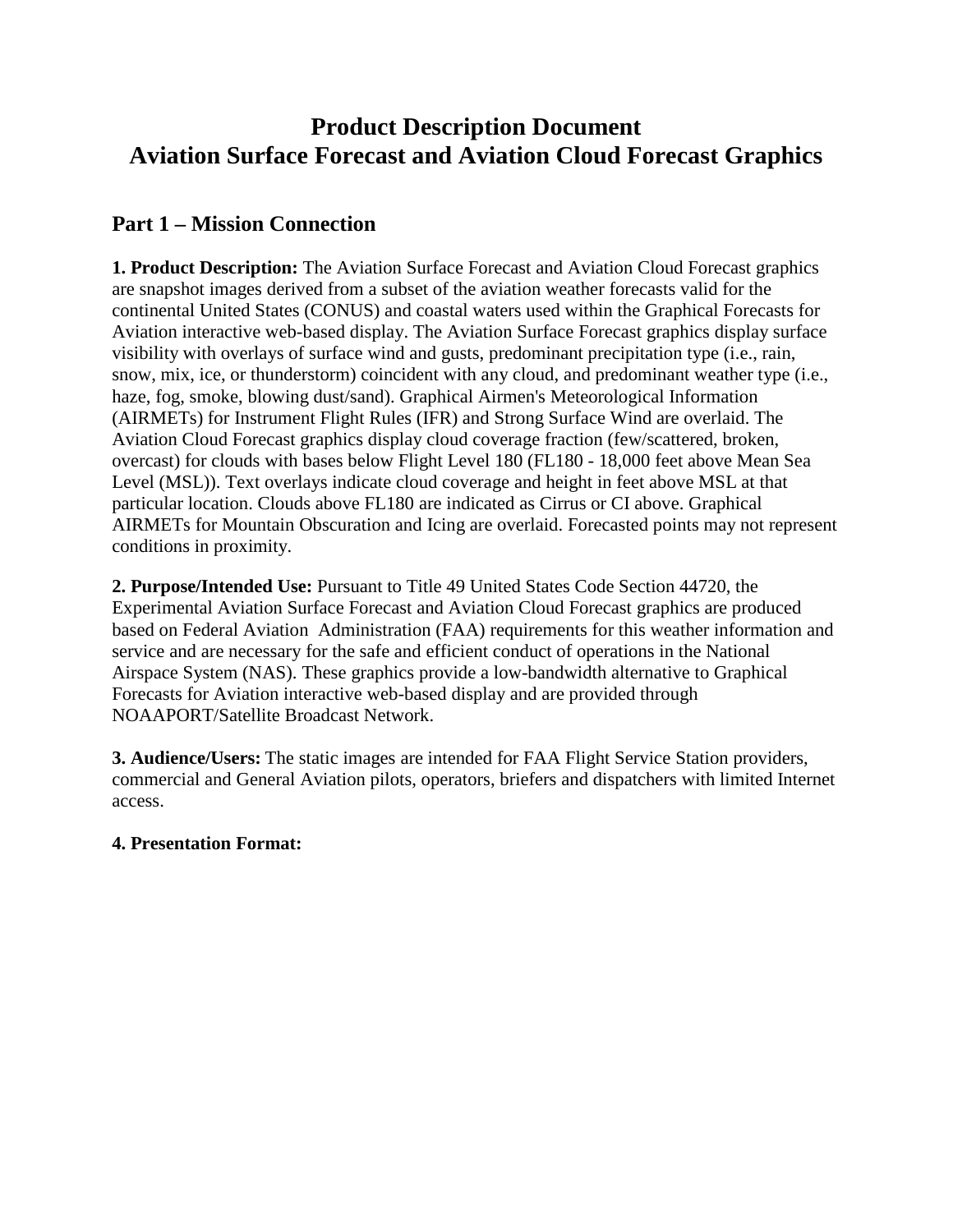

The above example shows the Aviation Surface Forecast graphic for the Southwest United States. Forecasted surface visibility is contoured for Low IFR (0-1 statute miles), IFR (1-3 statute miles), and Marginal VFR (3-5 statute miles) conditions. Visibilities in excess of 5 statute miles are not shown. Winds are depicted with a standard wind barb with red coloring indicating gusts. Descriptions of the precipitation and weather symbology can be found at [http://www.AviationWeather.gov/metar/symbol.](http://www.aviationweather.gov/metar/symbol) Graphical AIRMETs for Instrument Flight Rules (IFR) and Strong Surface Winds are overlaid.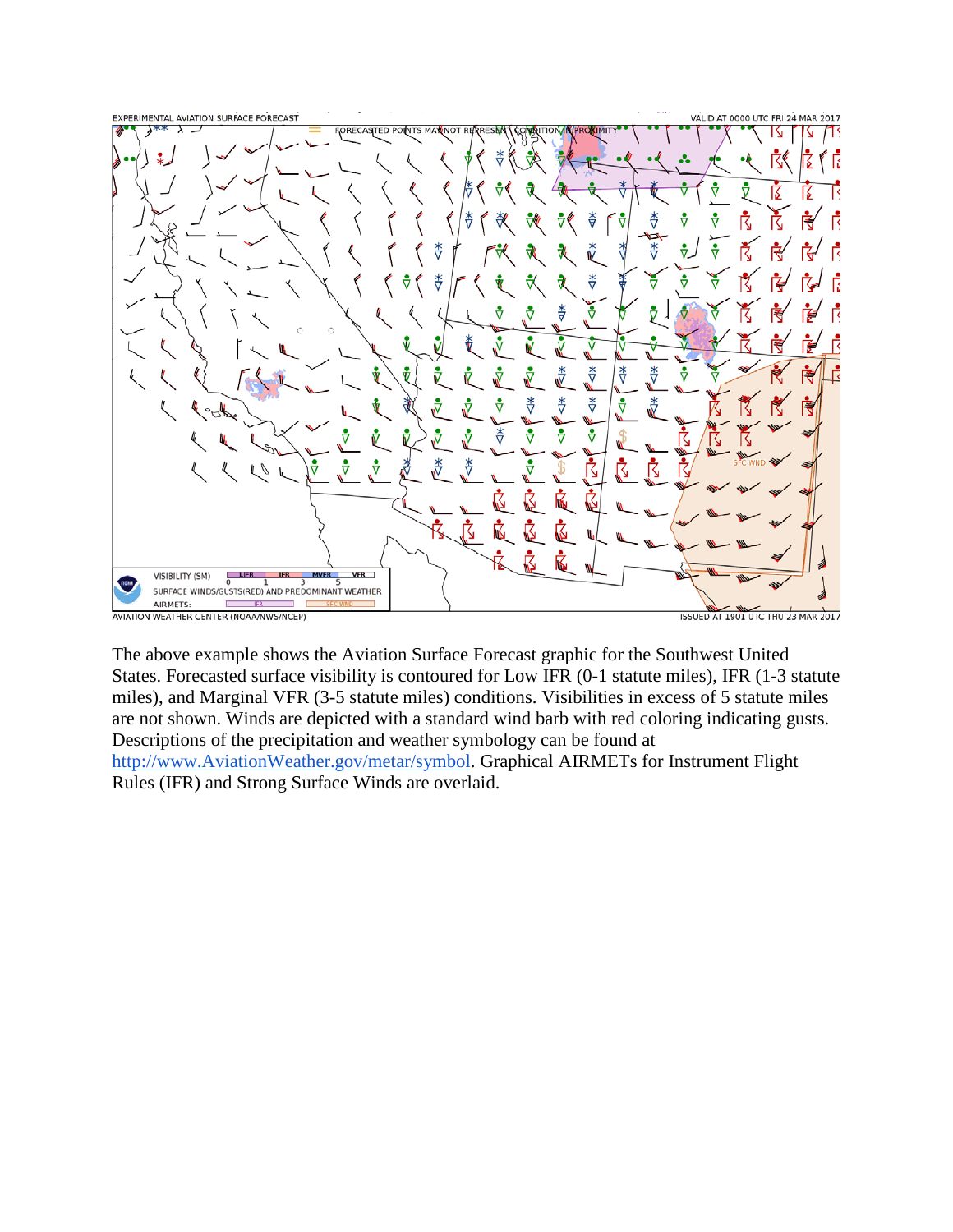

The above example shows the Aviation Cloud Forecast graphic for the Continental United States. Forecasted cloud coverage is contoured for few and scattered clouds, broken clouds, and overcast clouds. The fraction of the fill of the circle at the forecasted points depicts sky cloud coverage. Clear skies are annotated as SKC. Clouds above FL180 are indicated as cirrus. The bases below FL180 of FEW/SCT, BKN, and OVC clouds are labeled. The tops of the highest BKN or OVC layer with bases below FL180 is labelled. When multiple layers of BKN or OVC clouds exist, the top of the highest layer will be given preceded by LYRD. Cirrus clouds above clouds with bases below FL180 are labelled as CI ABV. Graphical AIRMETs for Icing and Mountain Obscuration are overlaid.

**5. Feedback Method:** For further information or to provide feedback, please contact:

Debra Blondin Aviation Weather Center 7220 NW 101st Terrace Kansas City, MO 64153 Phone: 816-584-7207 Email: Debra.Blondin@noaa.gov

## **Part 2 – Technical Description**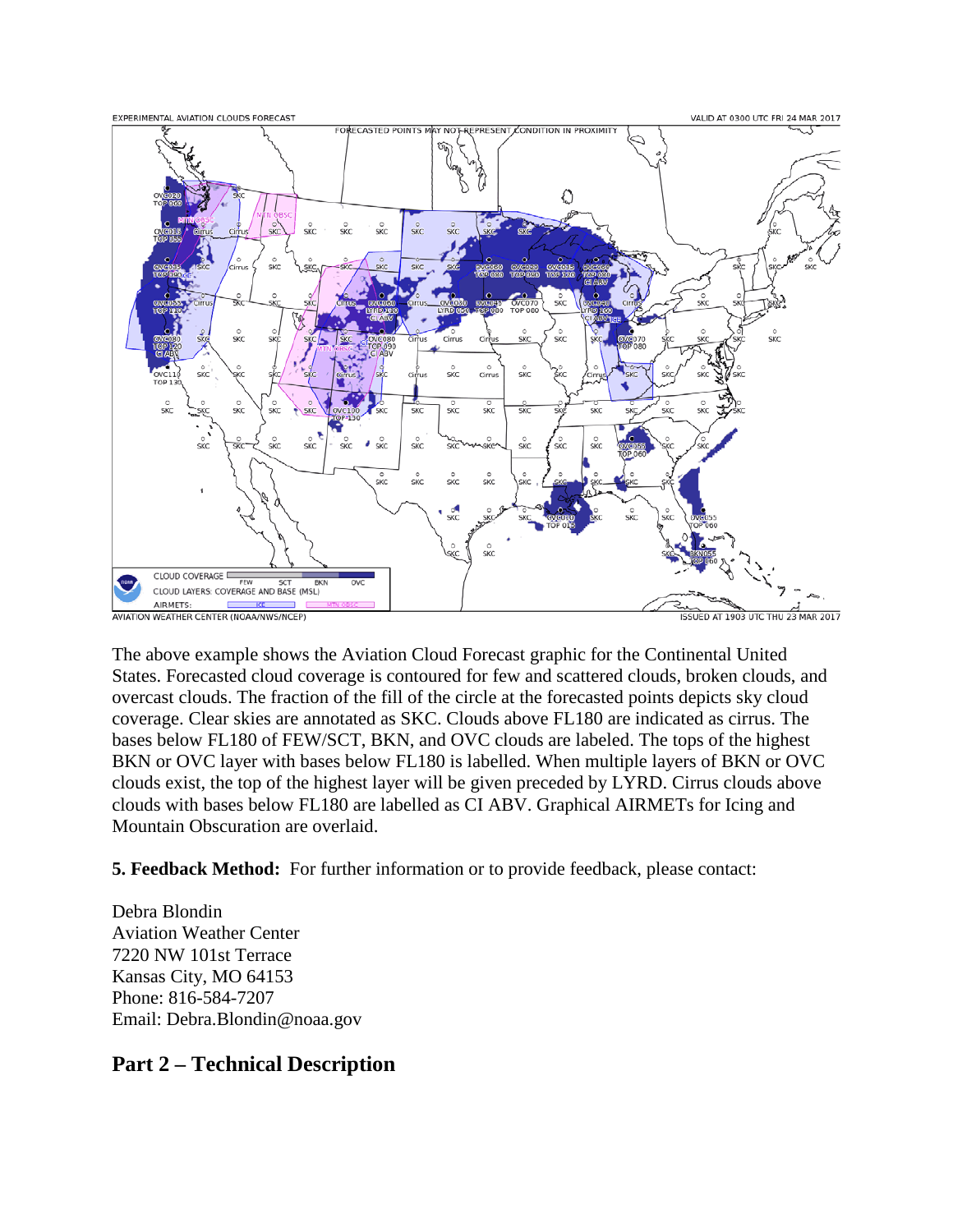**1. Format and Science Basis:** The static images are provided in Portable Network Graphic (png) format. The imagery is based on best available operational sources of National Weather Service (NWS) produced weather information.

**2. Availability:** The Experimental Aviation Surface Forecast and Aviation Cloud Forecast Graphics images are provided every three hours for one CONUS projection and nine regional projections with three-hourly forecasts of Surface (predominant weather, visibility, wind) and cloud coverage and layer (bases and tops) information out to 18 hours. These graphics will be available over NOAAPORT/Satellite Broadcast Network. World Meteorological Organization header information will be as follows:

T1T2A1A2ii CCCC

- CCCC is KKCI (Aviation Weather Center)

- T1 = Q (Regional Static Graphic)
- T2 specifies the forecast graphic as follows:
	- $=$  I for the Aviation Clouds Forecast Graphic
	- $=$  Z for the Aviation Surface Forecast Graphic
- $A1 = T$  (Northern Hemisphere)
- A2 specifies the forecast time as follows:
	- $=$  B for the 3 hour forecast
	- $= C$  for the 6 hour forecast
	- $=$  D for the 9 hour forecast
	- $=$  E for the 12 hour forecast
	- $=$  F for the 15 hour forecast
	- $=$  G for the 18 hour forecast

- When T2 = I, ii specifies the regional domain of the Aviation Clouds Forecast Graphic as follows:

- $= 00$  for Continental United States
- = 01 for Northeastern United States
- = 02 for Eastern United States
- $= 03$  for Southeastern United States
- = 04 for North Central United States
- $= 05$  for Central United States
- = 06 for South Central United States
- = 07 for Northwestern United States
- = 08 for Western United States
- = 09 for Southwestern United States

- When T2 = Z, ii specifies the regional domain of the Aviation Surface Forecast Graphic as follows:

- = 90 for Continental United States
- $= 91$  for Northeastern United States
- = 92 for Eastern United States
- = 93 for Southeastern United States
- = 94 for North Central United States
- = 95 for Central United States
- $= 96$  for South Central United States